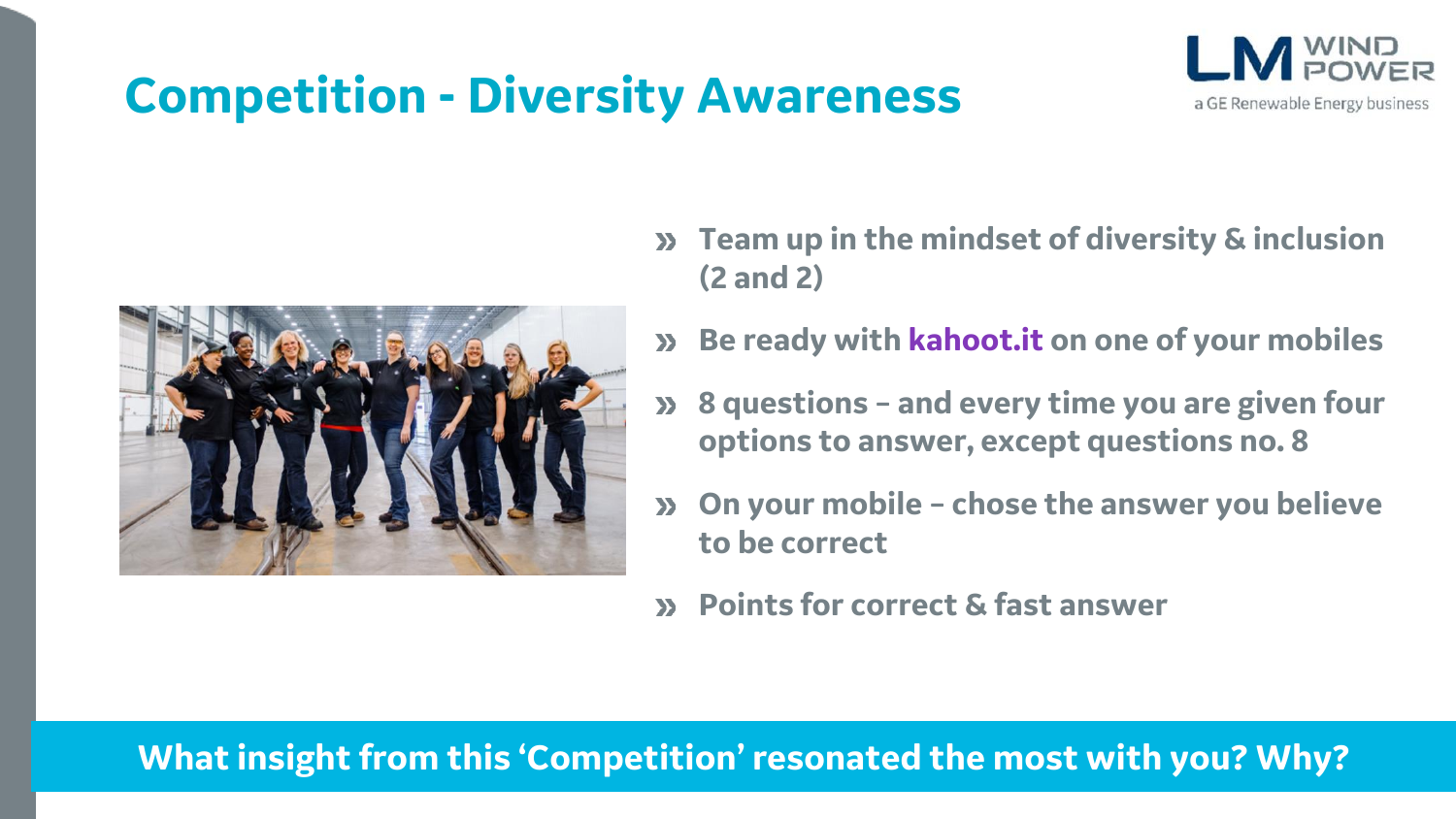

Imwindpower.com

## **DIVERSITY AND INCLUSION WHY DO WE NEED TO TALK ABOUT THAT?**

1 October 2019

**By Anette Papuga HR Director, Global Operations & Sourcing**

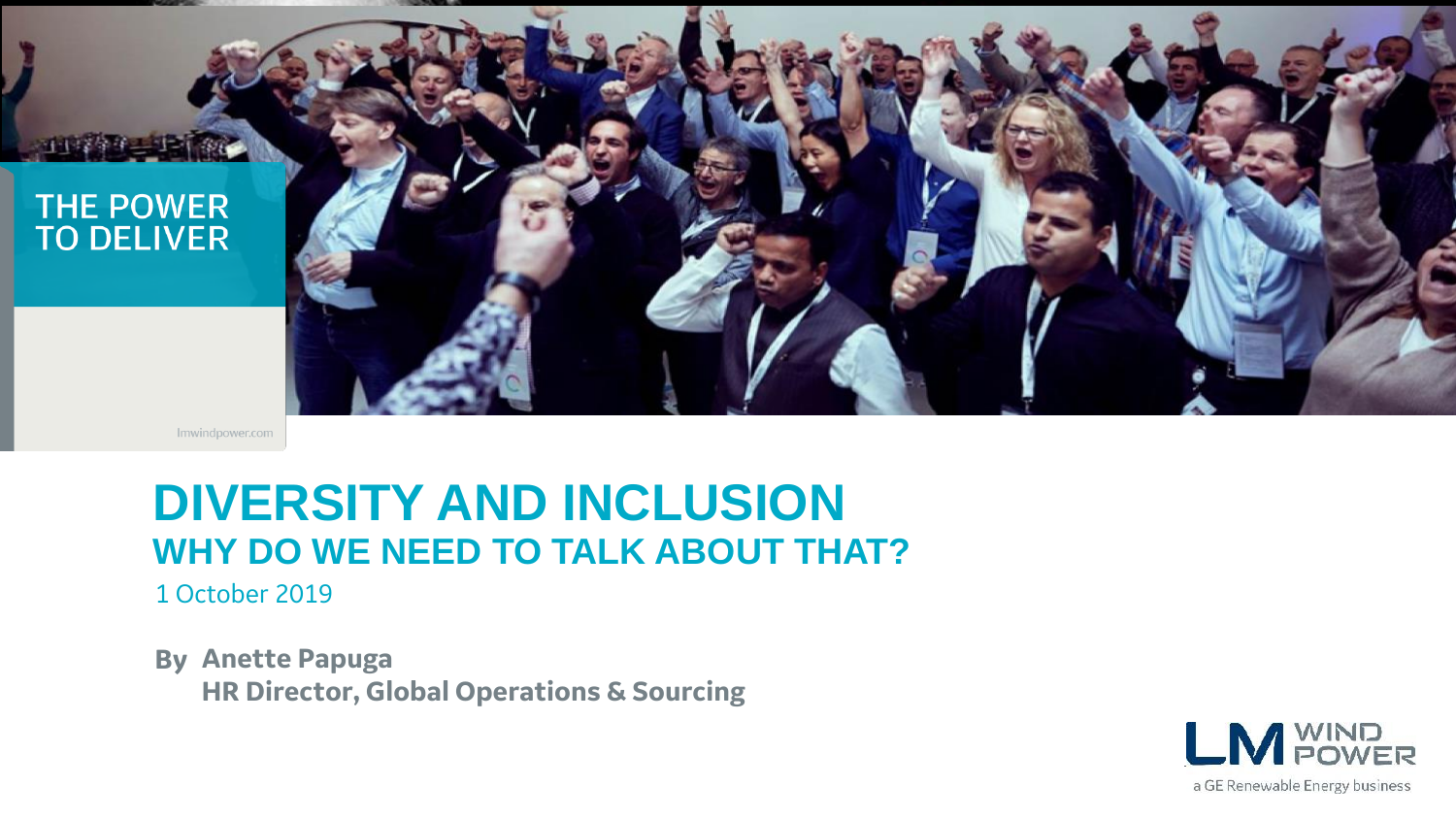## **Why do we need to talk about D&I?**

### **Business Growth**

Diverse teams think of new ways of capturing business. Different perspectives in teams foster **agility**: they help **find solutions faster**, tackle challenges the best way possible. When **markets evolve quickly**, diverse teams are in the better position to **adapt and grow.**

### **Financial Performance**

Executive **gender diverse** teams can increase financial performance by **21%**\*; Executive **ethnically diverse** companies can increase financial performance by **33%**\*.

## **Innovation**

Diversity of thought is proven to **bring 20%\*\* more innovation** in a company. At LM, diversity therefore grows our entrepreneurial spirit!

#### **One Team**

LM is a diverse team where **diversity of thought** prevails and drives business impact.



## **Risk reduction**

**LM** POWER

a GE Renewable Energy business

Diverse teams **spot risks**, reduce these by **30%\*\*,** they smoothen the implementation of decisions by **getting buy in.**

### **Team Performance**

A more inclusive leadership is proven to increase by **70%**\*\* employees' **experience of fairness, respect, value, belonging**, and fosters inspiration It increases team performance by **17%** and Team collaboration by **29%**.

### **Decision Making**

Inclusive behaviors of leaders translate into a **20%** increase in **quality of decision making** among teams members.

## **Culture Activation**

Diversity & Inclusion **activates and fosters** our LM culture.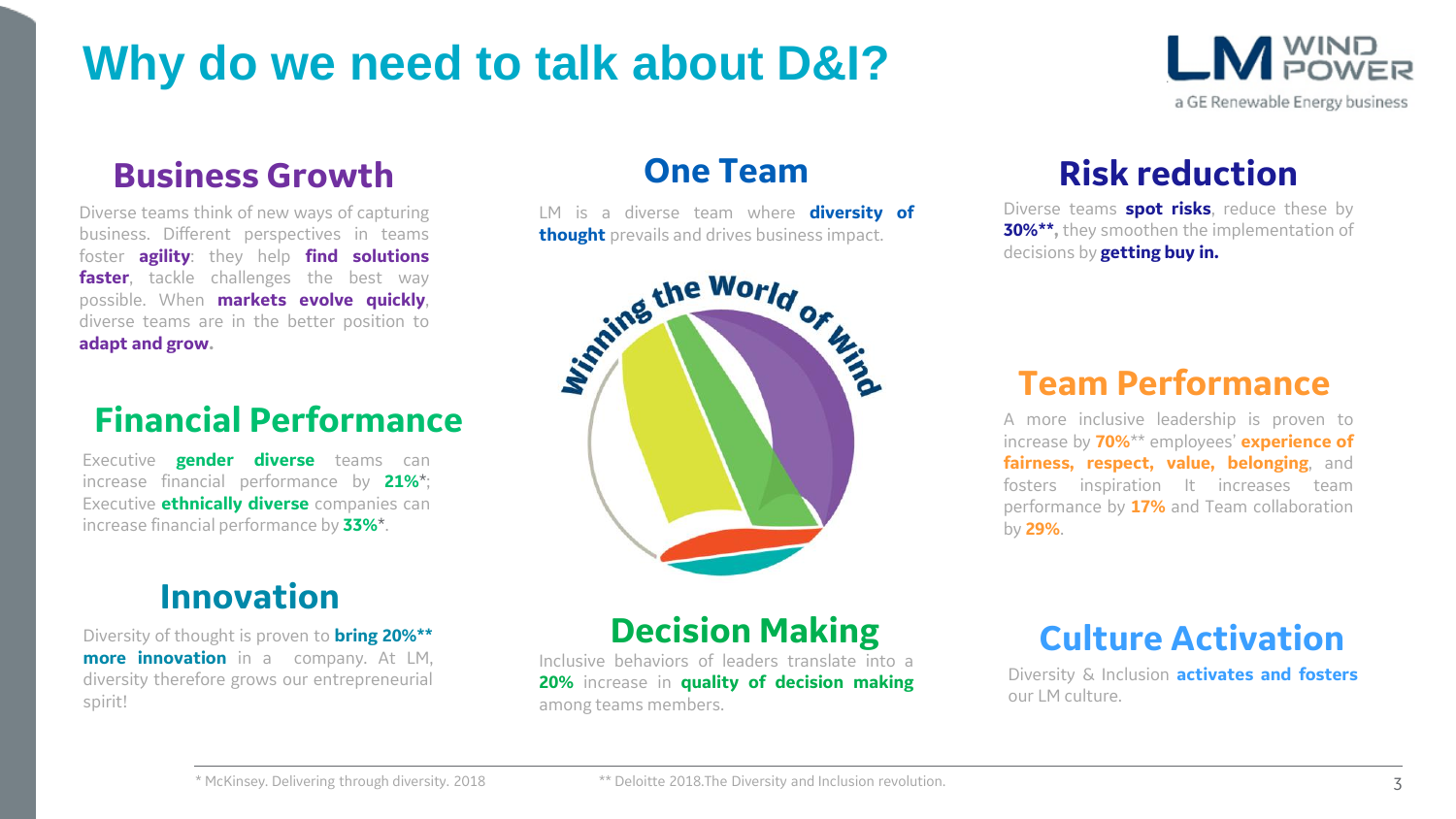We have a strong foundation. How can we further turn up performance to be a future industry winner?

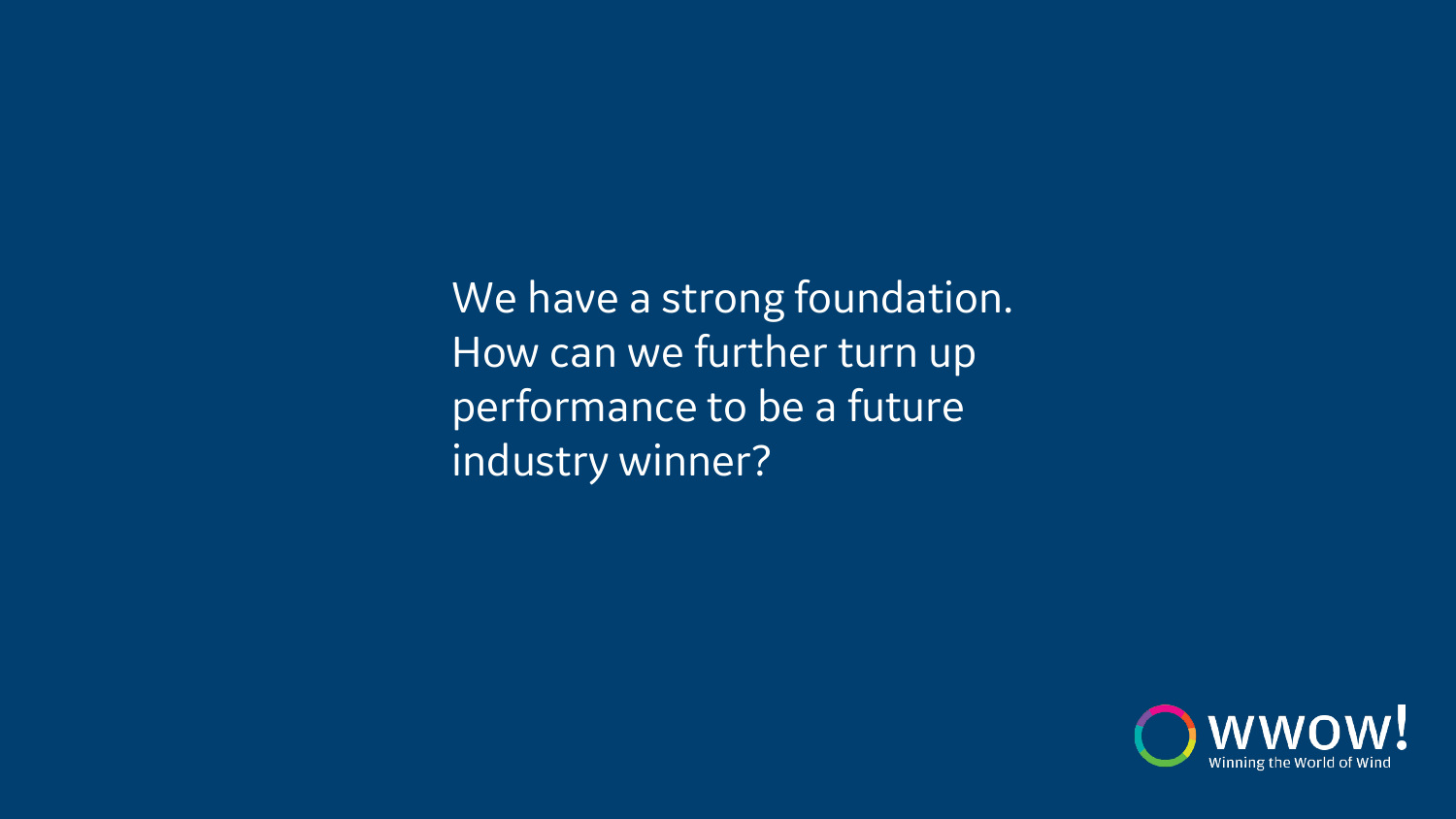## **To answer that question, we tried something we never tried before**



**We gave Diversity & Inclusion strategic priority – and the journey accelerated in '19…**

## **We organized ourselves – and we added ambition !**

- **Engagement**  Strategic Owner creates awareness and defines end stage **1**
- **Empowerment** Local D&I Lead and 'Fighting Team' run daily activities **2 3**

**Execution** Clear metrics... no excuses

## **We asked local D&I leads and teams to ...**

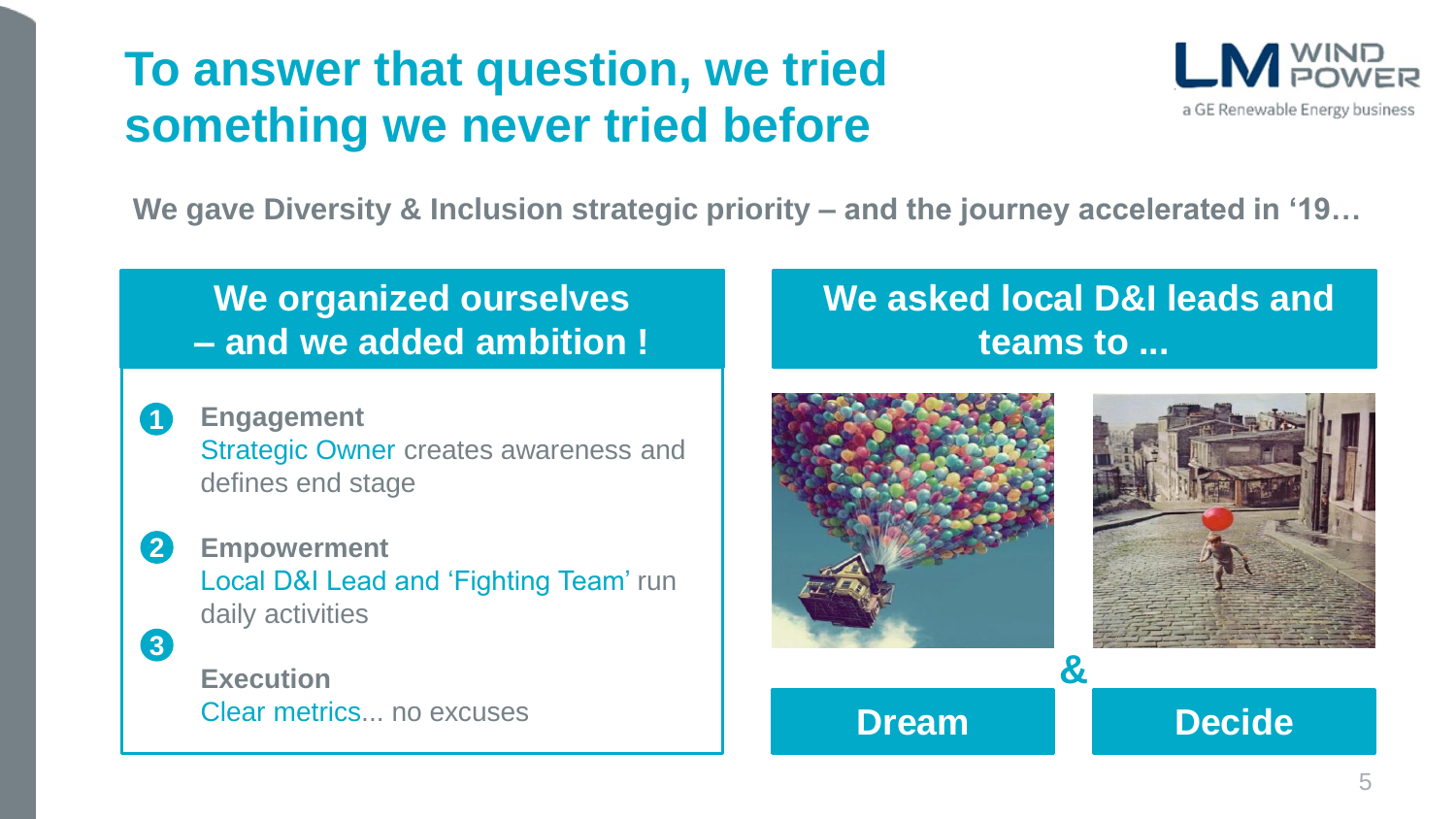"Action without vision is only passing time, vision without action is merely day dreaming, but vision with action can change the world."

~ Nelson Mandela

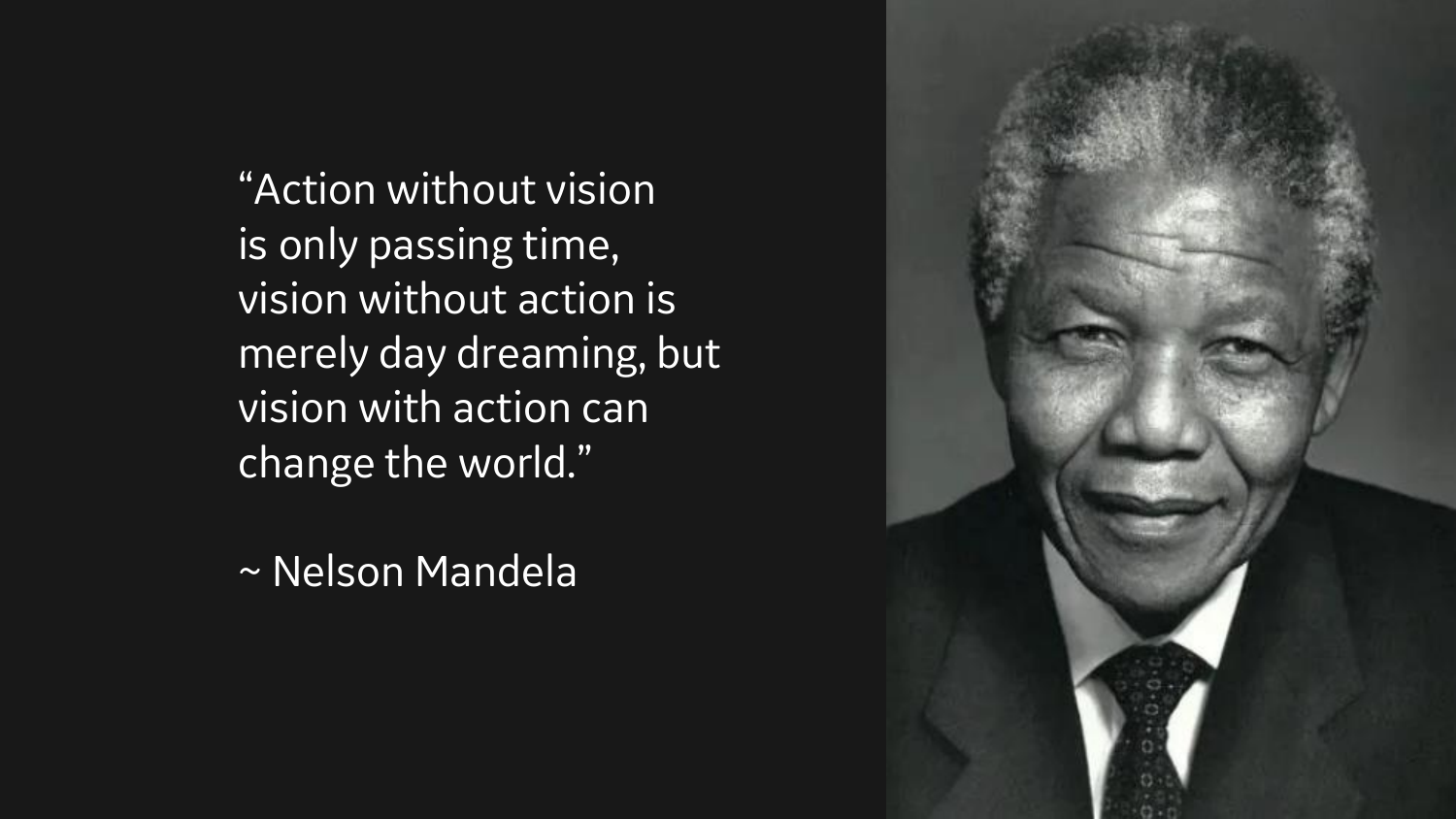## Together, we create a desirable place to work - with equal opportunities for all

#### **CULTURE**

We shape culture by:

- One Global **D&I Vision**
- **Training** for leaders and employees e.g. Harassment Free Workplace, Leading Inclusively…
- **b**<br> **R E** • **Awareness** campaigns and diversity events, e.g. kahoot,
- Bi-weekly **best practice sharing**
- Internal & external **communication & stories**

#### **OPERATIONALIZE**

D&I is embedded in our Talent Management processes

- **Attract** gender neutral job adds, one female in every slate and interviewing panels…
- **Retain** study engagement surveys, understand exits…
- **Compensate** fairly
- **Develop** D&I people review, mentor program…

#### **MEASURE**

We make progress by:

- **Keeping ourselves informed –** analyze data and select leading & lagging KPIs
- **Setting goals**:
	- increase # of females'19
	- 50% female trainees
	- one female in every slate
	- visualize KPIs
	- all leaders trained in '19
- **Reward** best-in-class initiatives

#### **EMPOWER**

Local leads and teams take initiatives that:

- **supports** our D&I vision and overall roadmap
- **drive** KPIs
- choose and drive **local needs and initiative**



General Andrew Control Andrew Andrew Andrew Control 2019 and 2019 and 2019



#### **D&I Roadmap 2019 – and much more to do**